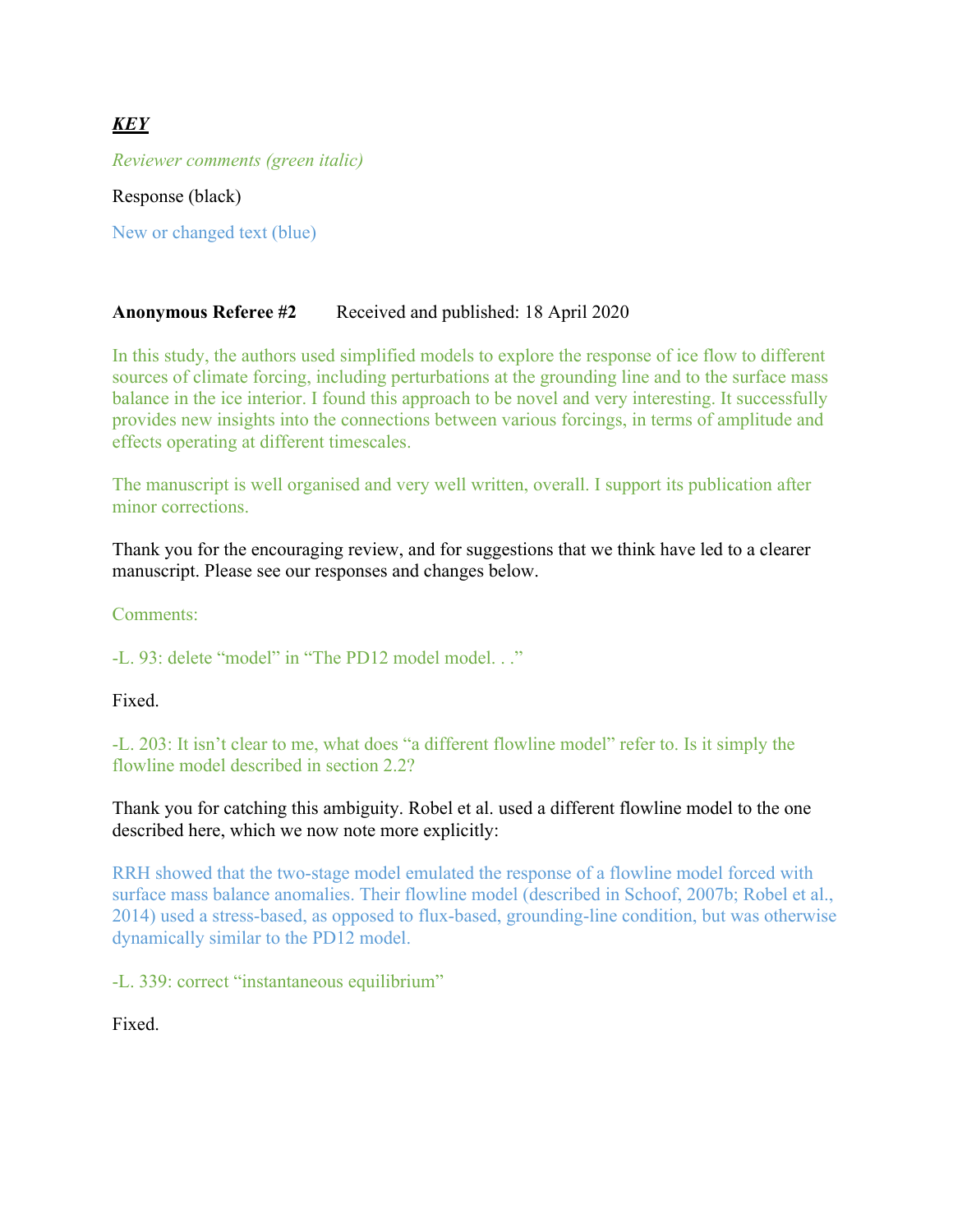-L. 372, and first paragraph after subtitle: it would be helpful to define "emergence and detectability" more explicitly. As currently presented, I am not sure how the paragraph (lines 373-377) introduces the section.

This paragraph is meant to establish up front that we are focusing specifically on the challenges posed by transient glacier dynamics. We agree that this may have been too abstract as written to properly introduce the section, and have made the following changes to clarify this:

### 3.2 The emergence and detectability of forced responses

We now turn to the topic of attributing outlet glacier retreats to natural or anthropogenic forcing. The attribution of an observed change to a particular cause (i.e., an external forcing) can be a challenge because of factors specific to individual glaciers, such as complexities in bed geometry, regional climate, or the local collection of ice-ocean interactions. It can also be a challenge because of factors intrinsic to the transient ice dynamics, which affect the amount of the forced response that can be expressed over a given time. We focus here on this latter set, and in particular on the contrasting implications of ocean vs. interior forcing.

-L. 381 and 382: Can you clarify how the glaciers' memory mentioned relates to the committed change discussed previously?

Great point to tie this to the previous section. We now reference Figure 5 on committed change.

-L. 386: Specify which "two types of forcing" you are talking about (ocean vs interior, presumably?)

Yes – clarified:

…two types of forcing (ocean and interior) and much longer response times…

-L. 399: can you specify "detectability. . ." of what?

Yes – we have re-worded to clarify:

…the very slow response to the trend in S means that the forced response is slow to emerge from the noise; it remains within 2σL until the late 21st century.

-L. 458: Did you mean a reference to Figure 7c?

Yes – fixed.

Generally, I find the figures to be clear, although I would suggest working a bit more on / completing some of the figure legends, in particular for Figure 1, Figure 2, Figure 5 and Figure 6. For example:

Figure 1: insert "(blue)" and "(orange)" after "omega" and "S" respectively, in caption d.